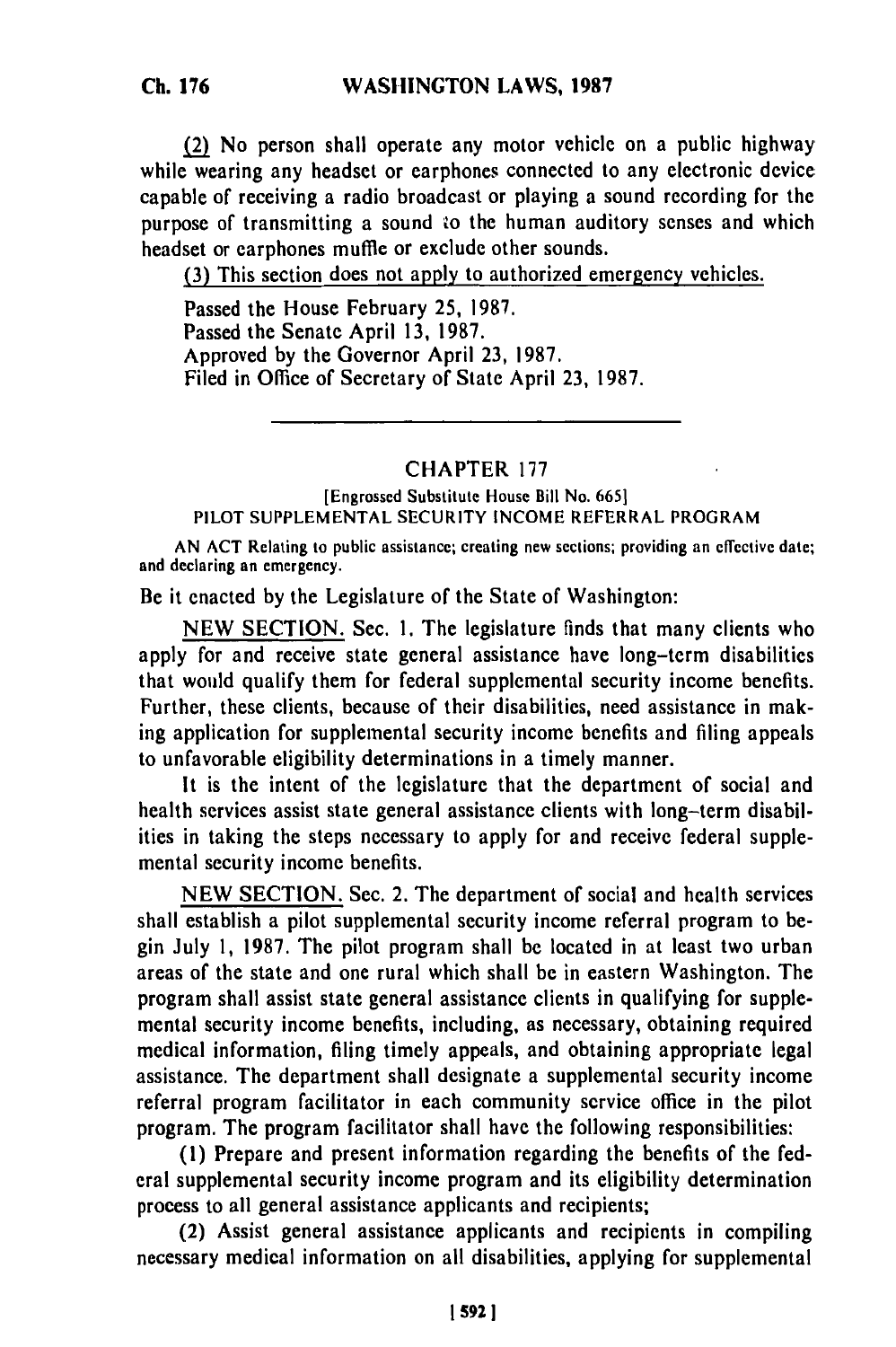security income benefits, filing timely appeals, and obtaining legal assistance. The program facilitator shall provide each general assistance applicant or recipient with a release form which, if signed by the client, authorizes the department to provide pertinent information to a legal representative. Failure to authorize such a release shall not affect the client's eligibility for generai assistance benefits;

(3) Immediately upon denial of reconsideration, refer all applicants and recipients who may be eligible for supplemental security income benefits to legal representatives with expertise in social security disability law, and facilitate setting of appointments and supplying records or other necessary information to such legal representatives. When an attorney-client relationship is established, pertinent medical information shall be supplied directly to the legal representative. If a referral does not result in an attorney-client relationship, the client shall be rereferred to a different legal representative. Failure to establish such a relationship shall not affect the client's eligibility for general assistance benefits; and

(4) Provide educational materials to physicians and other medical professionals describing the supplemental security income assistance program and the kinds of medical information required to be determined eligible.

NEW SECTION. Sec. 3. The department shall contract with an individual or group with expertise in social security disability law for supplemental security income referral program coordination services. The program coordinator shall have the following duties:

(I) To develop and coordinate a referral panel from which the names of competent practitioners having expertise in social security disability law can be made available to clients by the supplemental security income referral program facilitators; to coordinate referrals and ensure that attorneys to whom clients are referred are willing to represent general assistance clients on a contingency fee basis and can demonstrate adequate malpractice insurance coverage;

(2) To monitor each community service effice referral propram and assess effectiveness of the referral process for clients disabled because of developmental disability or mental illness, including overseeing activities of legal representatives to assure their timely and appropriate response to referrals;

(3) To develop and present training materials for community service office caseworkers, supplemental security income referral program facilitators, and health care and legal professionals to promote accurate and complete medical assessment and reporting of the clients' disabilities, and to expand the availability of legal representation for general assistance clients; and